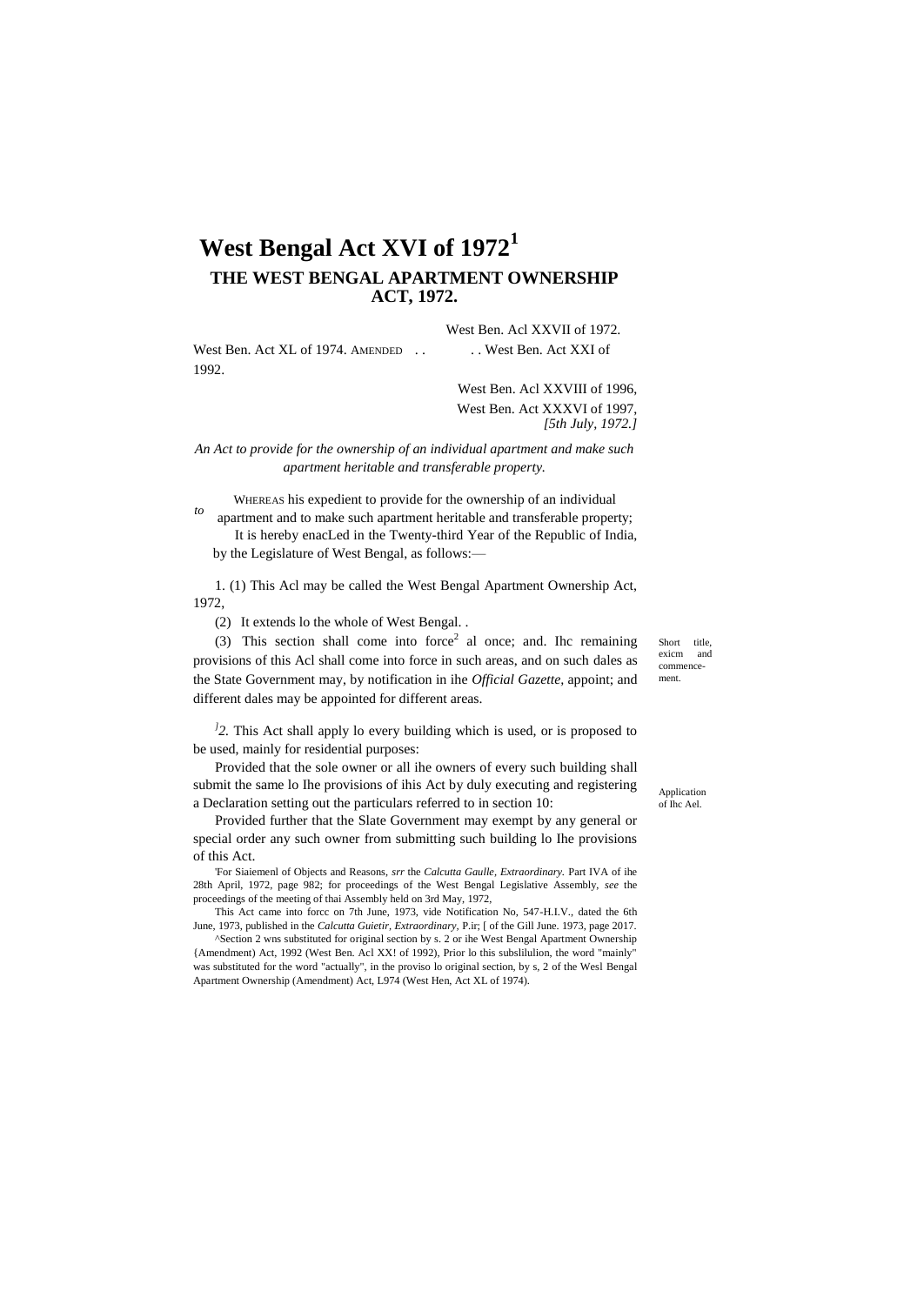[West Ben. Act

### *(Section 3.)*

Definitions. 3. In this Act, unless Ihe context otherwise requires,—

> (a) "apartment" means part of a property having a direct exit to a road, street or highway or lo a common area leading to such road, street or highway which together with in undivided interest in the common areas and Facilities forms an independent '[residential unit, and includes a flat.]

*<sup>2</sup>Explanation.*—"Flat" shall mean a separate residential unit, whether self-coniained or not, used or intended lo be used for any of the purposes referred to in j,ub-c]auses (a)

to (i) of clause (2) of section 390 of the Calcutta Municipal West Ben.

Act LIX of [980,

Corporation Act, 1980;

- (b) "Association of Apartment Owners" means the association '[competent lo contract in its own name and) formed in accordance with the provisions made in the bye-laws; "'(c) "building" means a building containing two or more apartments or more than one building, each being a complete unit or each containing two or more apartments comprised in the same property;
- (d) "common areas and facilities" includes—
	- (1) the land on which the building is located and all casements, rights and appurtenances belonging lo the land and Ihe building,
	- (2) the Foundations, columns, girders, beams, supports, main walls, roofs, halls, corridors, lobbies, stairs, stair-ways, fireescapes and entrances and exits of the building,
	- (3) the basements, cellars, yards, gardens, parking areas  ${}^s$ [. shopping centres, schools, garages,] <sup>6</sup>[building or apartment vacant or occupicd by a tenant or any other person, not being an owner, and transferred or proposed lo be transferred lo the Association of Apartment Owners] and storage spaces,

'Words within ihe square bracIteLi were subslilulcd Tor Ihe words "residential unil;" by s. 2(1) of Ihe West Bengal Apartment Ownership (Amendment) Acl, 1996 (Weal Ben. Act XXVIII of 1996).

*^'Expiunaiian'* was substituted for ihe original *'Explnnation'* by s, 2(2), *ibid.* <sup>3</sup>Words within the square brackets were inserted by s, 3(1) of ihe West Bengal Apunmem Ownership (Amendment) ACL 1992 (West Ben. Act XXI of 1992).

'Clause (c) was subslilulcd by s. 3(2), *ibid.* Prior lo this subsiilution, the words "or more than one building eacli combining four or mare apartment\* comprised in the same properly" were inserted, in original clause (c), by s. 3(1) of ihe Wcsl Bengal Apartment Ownership (Am end men I) Acl, 1974 (West Ben. Acl XL of [974).

'Words within Ihe square brackets were inserted hy s. 3(2), *ibid.*

'Words within the square brackets were inserted by s. 3(3) of ihe West Bengal Apartment Ownership (Amendmem) Act, 1992 (Wesl Ben. Acl XXI of 1992).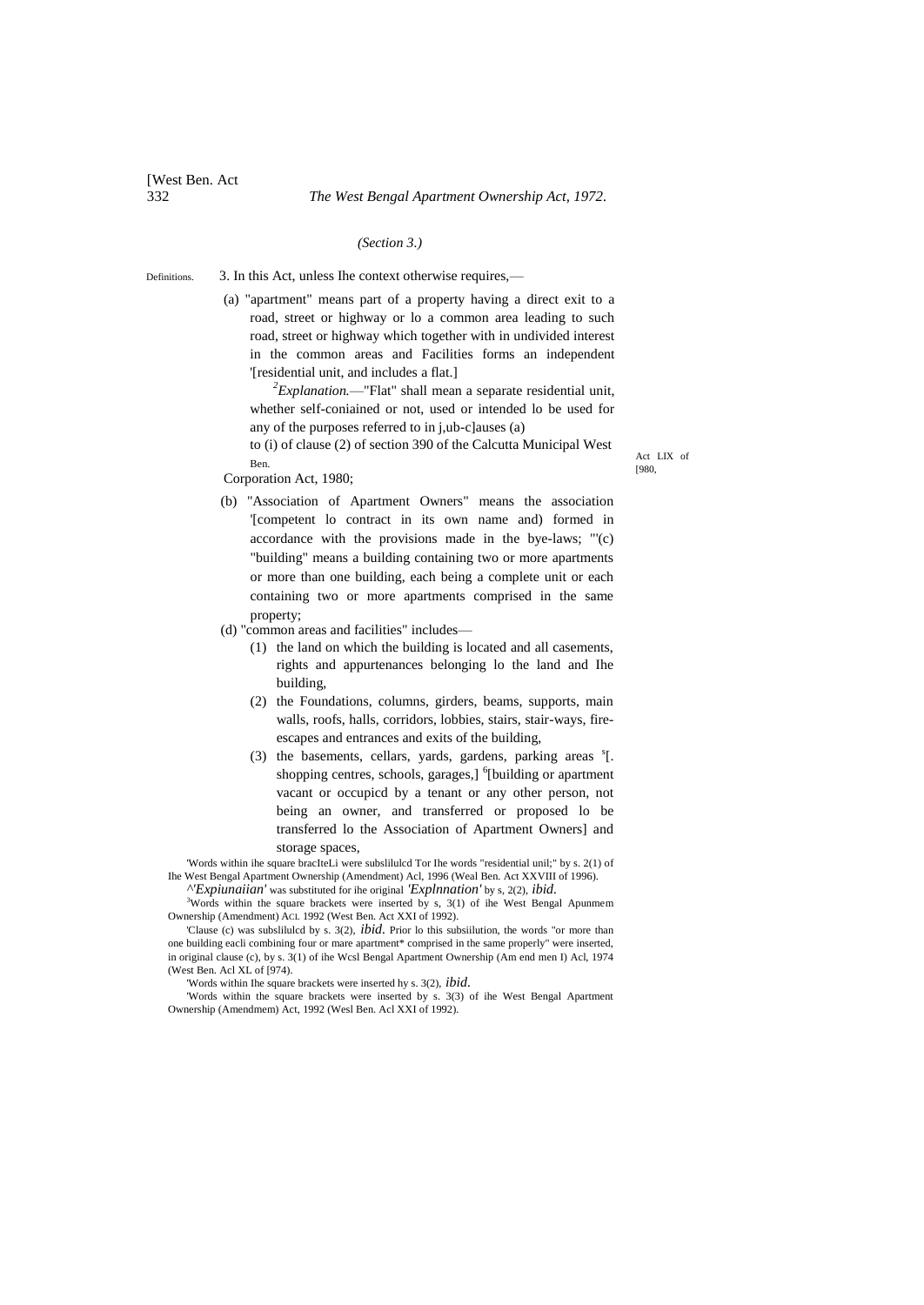XVI of 1972.]

### *(Section 3.)*

- (4) ihe premises for the lodging of janitors or persons employed for the management or the property,
- (5) installations of common services, such as power, light, gas, hot and cold water, heating, refrigeration, air conditioning, sewerage, etc.,
- , (6) the elevators, lanks, pumps, motors, compressors, pipes and ducts and in general all apparatus and installations existing for common use,
	- (7) such other common facilities, as may be specially provided for in ihe Declaration,
	- (8) all other parts of the property necessary or convenient to its existence, maintenance and safely, or normally in common use;
- (e) "common expenses" means expenses of administration, maintenance, repair or replacement of ihe common areas and facilities and all other sums assessed against the apartment owners by the Association of Apartment Owners;
- (f) "common profits" means the balance of all income, rents, profits and revenues from the common areas and facilities remaining after Ihe deduction of the common expenses;
- '(g) "Competent Authority" means any person, or any officer not below the rank of a Deputy Magistrate, authorised by the State Government by notification in Ihe *Official Gazette* to perform the functions of Ihe Competent Authority under this Act for such area as may be specified in ihe notification, and different persons or officers may be authorised for different functions or for different areas;
- (h) "Declaration" means the instrument by which the property is submitted to the provisions of this Act, as hereinafter provided;
- (i) "limited common areas and facilities" means those common areas and facilities which may be designated in Ihe Declaration as reserved for use of certain apartment or apartments lo ihe exclusion of the other apartments;
- : (ia) "owner", in relation lo a properly or part thereof or an upartmeni, includes any person owning the same or deemed

'Clause (g) was **H**i**M** subslilulctl Tor original clause by s, 2 of Ihc Wcsl Bengal Apjnmcnl Ownership (Amcndmcnl) Acl, 1972 (Wcsl Ben. Acl XXVII of 1972). Then. Iticsnmc was resubslilulecJ by s. 3(4) of Ihe Weil Bengal A pari m cm Ownership (Amcndmcnl) Acl, 1992 (Wcsl Den. Acl XXJ of 1992).

"Clause (in) was inserted by s. 3(3) of ihc Wcsl Bengal Apanmcnl Ownership (A me nil men I) Acl, 1971 (Wcsl Ben. Acl XL of 1974). Then, Ihc same was subsliluteJ by s. 3(5) of ihc Wcsl Bengal Apanmcnl Ownership (Amcndmcnl) Acl, 1992 (Wcsl Ben. Acl XXI of 1992).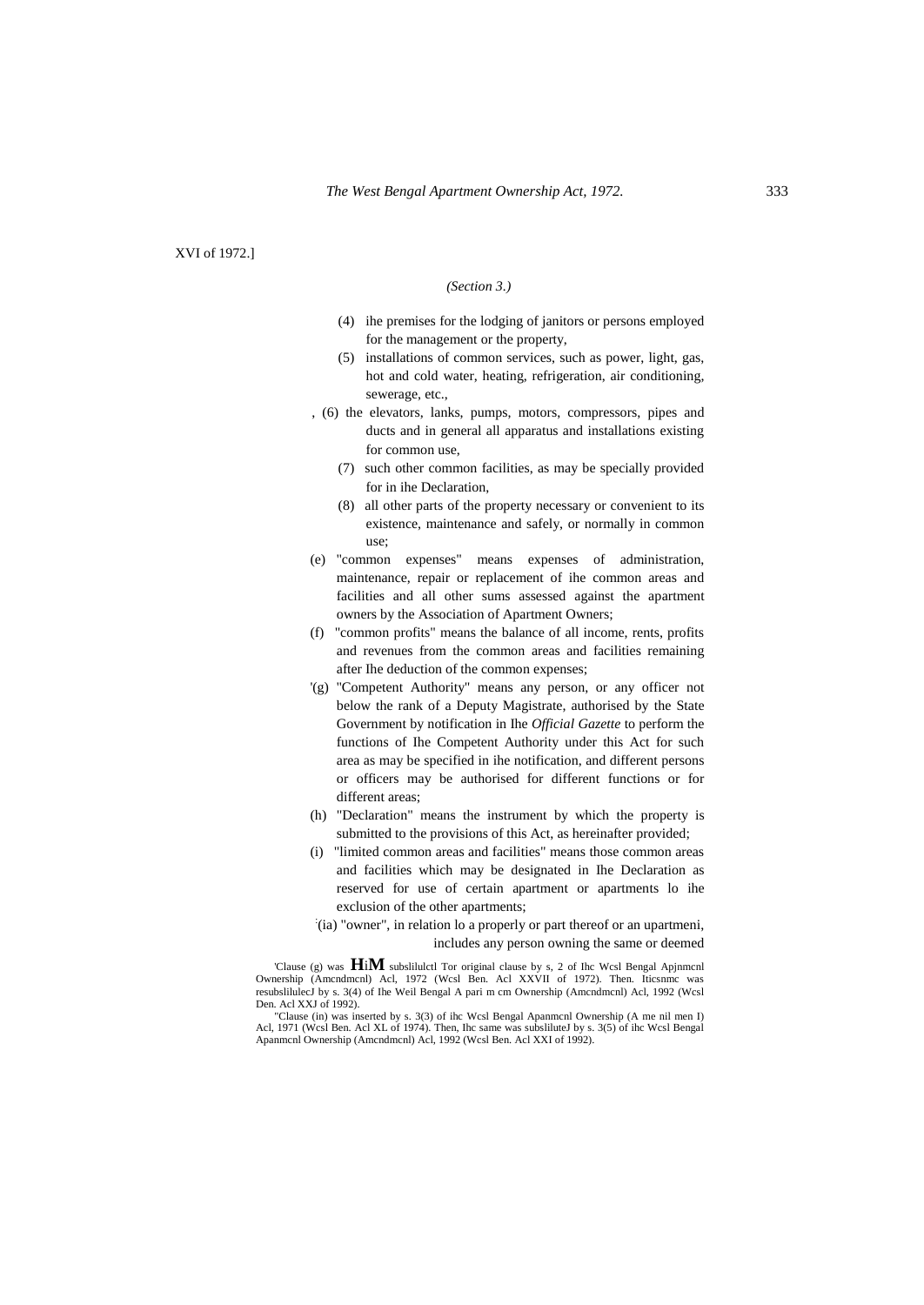*(Section 3A.)*

to be owning the same, promoter or, for the purposes of this Acl, excepting the provisions of sub-section (1) or section 4 thereof, lessee of such property or part thereof or of such apartment, where the lease is for a period of thirty years or more:

Provided that where a person has executed and registered an agreement for purchase or for taking lease for a period of thirty years or more of a building or an apartment or has paid the consideration or part thereof, he is deemed lo be owning such building or apartment even though ihe document for purchase or lease has not been executed and registered;

- (j) "prescribed" means prescribed by rules made under this Act;
- (k) "property" comprises the land, the building and the common areas and facilities;
- '(1) "promoter" means a person who constructs or causes to be constructed a building on a plot of land for the purpose of transfer of such building by sale, gift or otherwise to any other person or lo a company, co-operative society or association of persons, and includes—
	- (i) his assignee, if any,
	- (ii) the person who constructs, and the person who transfers by sale, gift or otherwise, the building, if ihe two are different persons,
	- (iii) the Government,
	- (iv) an undertaking of the Government, or
	- (v) any board or corporation established by or under any law for Ihe time being in force.

 $2<sup>2</sup>3$ A. Where a Co-operative Society is the owner in respect of a property or part thereof, a member of such society in legal occupation of an apartment comprised in such property or such part shall be deemed lo be the owner of such apartment within the meaning of ihe provisions of this Acl excepting those of sub-section (1) of section 4 thereof.

Member of a Co-ope ri live Soeicly, where such society is iht owner or a properly, lo be the owner of the apifl- menl of such properly in hii possession for *i* limited purpose.

[West Ben. Act

<sup>&#</sup>x27;Cbu-ie (I) was inserted by s. 3(6) of ihe West Bengal Apanmcnl Ownership (Amendment) Act, 1992 (West Ben. Acl XXI of 1992).

<sup>:</sup> Section 3 A was inserted by s, of ihe West Bengal Apartment Ownership (Amendment) Acl, 1974 (West Ben. Acl XL of 1974).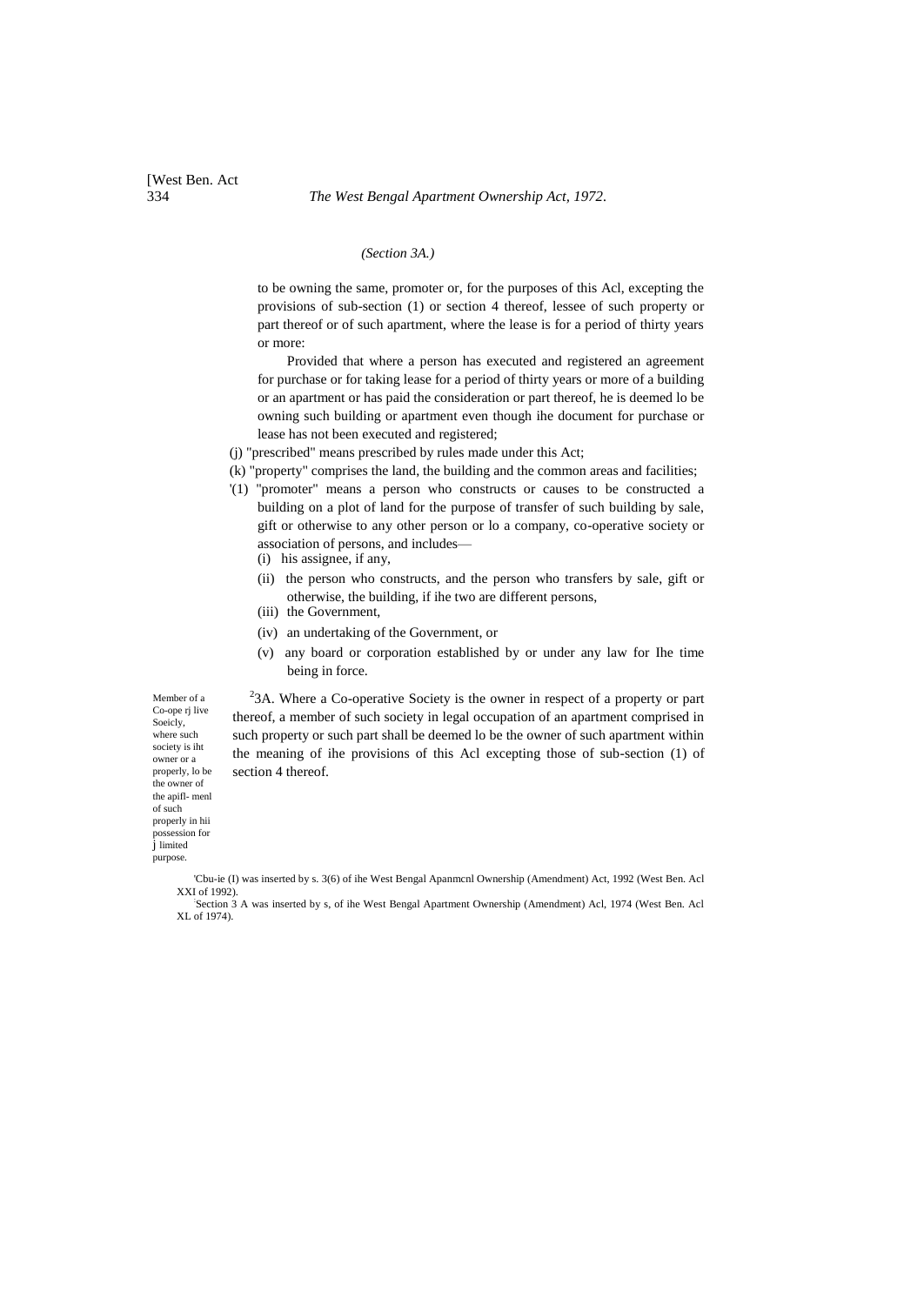# XVI of 1972.] *The Wcsl Bengal Apartment Ownership Act, 1972,* 335 *(Sections 4, 4A and 5.)*

4. (1) Each apartment owner shall be entitled lo the exclusive ownership and possession of his apartment.

(2) An apartment, together with its undivided interest in the common areas and facilities, shall constitute heritable and transferable immovable property within the meaning of any law for the lime being in force:

Provided that no apartment and the percentage of undivided interest in the common areas and facilities appurtenant to such apartment shall be partitioned or subdivided for any purpose whatsoever.

'(3) Notwithstanding anything contained in the Transfer of Property 4 or 1882, Act, 1882, or in any other law for the time being in force, but subjcct lo the provisions of section 11 of this Act, any person,-

(a) acquiring by purchase  $2$ [or by inheritance], or

(b) taking lease of, for a period of thirty years or more, an  $<sup>1</sup>$  apartment</sup> comprised in a property submitted to the provisions

of this Act, shall,—

(i) in respect of ihe said apartment, be subject to the

provisions of this Act, and (ii) excculc and register an instrument in such form, in such manner and within such period as may be prescribed, undertaking to comply strictly with the bye-laws and with the covenants, conditions and restrictions set forth in the Declaration.

<sup>J</sup>4A. Where an apartment is transferred to one person for a consideration paid or provided by another person for his own benefit, Ihe transferee shall, notwithstanding anything in the Transferor Property 2 of 1882. Act, 1882, or in the Indian Trusts Act, 1882, or in any other law for the lime being in force, be deemed 10 be the real owner of such appartmenl, and no Court shall entertain any claim of the person, paying or providing ihe consideration, for title in such appartmenl on the ground that he did not intend to pay or provide such consideration for the benefit of Che transferee and that the transferee is his *benamdar,* or on any other ground.

5. (1) Each apartment owner shall be entitled to an undivided interest in the common areas and facilities in the percentage expressed in the Declaration.

'Sub-scclion (3) was inserted by s. 5, of ihc Wcsl Bengal Apartmcnl Ownership (Amendment) Act, 1974 (West Ben. Acl XL of 1974).

: Words within ihc square brackets wen; inserted by **5,** *4* of [he Wesi Bengal Apartmcnl Ownership (Amendment) Acl, 1992 (Weil Ben. Acl XX [ of 1992).

<sup>J</sup>Scclion 4 A was inserted by s. fi of ihe Wiisf Bengal Apartnicnl Ownership (Amendment) Acl, 1974 (Wesi Ben. Acl XL of 1974).

*Benamdar* of an apartment lo bo deemed to be the real owner thereof.

An apanmcnl to be I ran sic ruble and heriublc property.

Common areas and facilities.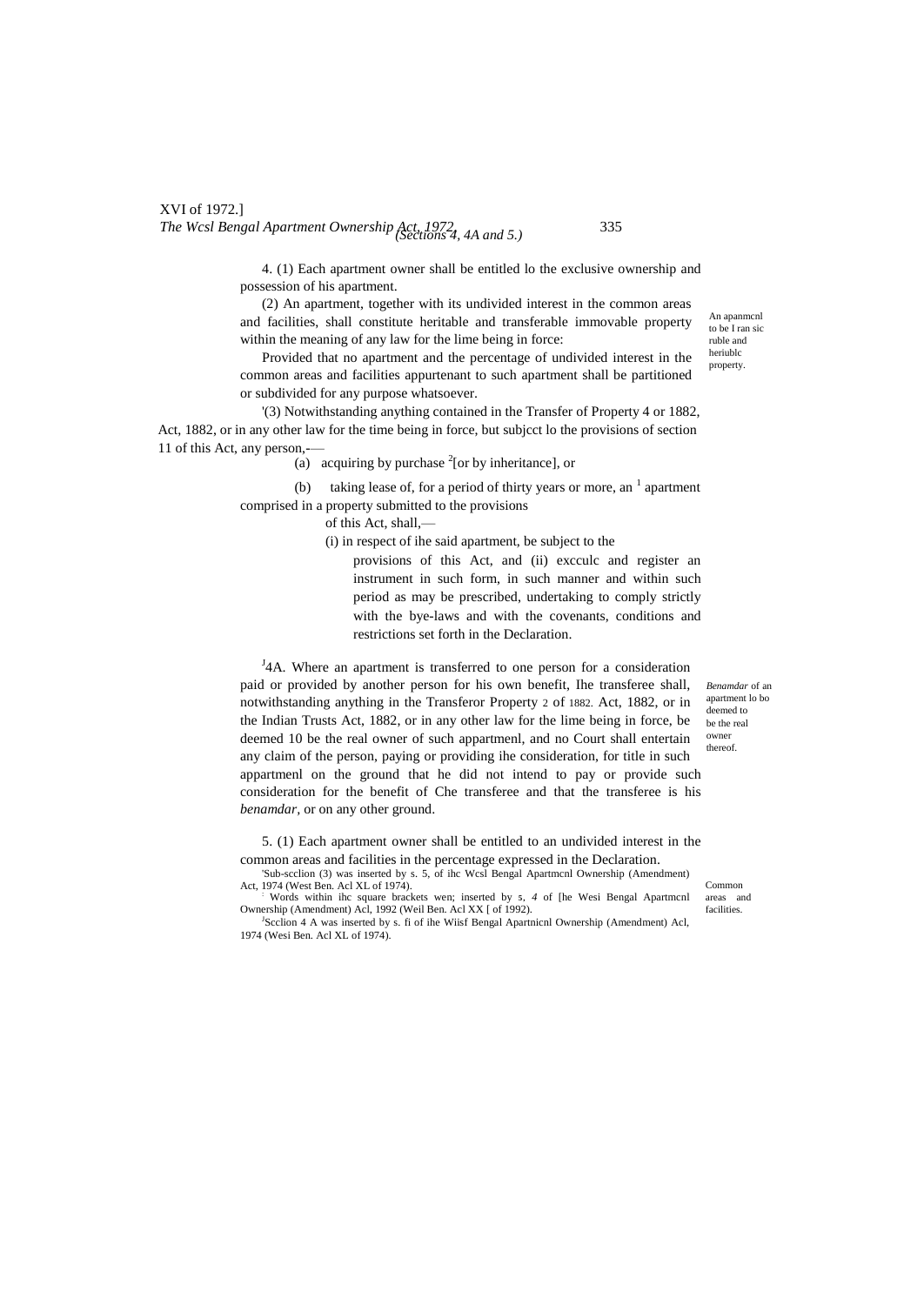[West Ben. Act

## *(Section 5.)*

(2) The percentage of ihe undivided interest of each apartment owner in [he common areas and facilities as expressed in the Declaration shall not be altered '[without the written consent of all the apartment owners.

Addition or alteration, if any, is to be expressed subsequently] in an amended Declaration duly executed and registered as provided in this Act. The percentage of the undivided interest in the common areas and facilities shall not be separated from the apartment lo which it appertains,

and shall be deemed lo be conveyed or encumbered wilh the apartment even though such interest is not expressly mentioned in the conveyance or other instrument.

(3) The common areas and facilities shall remain undivided, and no apartment owner or other person shall bring any action for partition or division of any part thereof, unless Ihe property has been withdrawn from the provisions of this Acl, '

(4) Each apartment owner may use the common areas and facilities for the purpose for which they are intended without hindering or encroaching upon the lawful rights of the other apartment owners.

(5) The work relating to the maintenance, repair and replacement of the common areas and facilities and the making of any additions or improvements thereto shall be carried out in accordance with ihe provisions of this Act and the bye-laws made thereunder.

(6) The Association of Apartment Owners shall have<sup>2\*</sup> \*\* right,

to be exercised by the Manager or the Board of Managers on behalf of the Association, wilh such assistance as the Manager or the Board of Managers, as the case may be, considers necessary, lo have access to each apartment from time lo time during reasonable hours, for the maintenance, repair and replacement of any of the' common areas and facilities therein or accessible therefrom, or for making emergency repairs therein Lo prevent any damage to the common area and facilities or Lo other apartments.

<sup>&#</sup>x27;Words within ihe square brae kc Is were subslilulcd for [he words "without the con sen L of nil the apartment owners expressed" by s. 3 of the West Bengal Apartment Ownership (A mend men 1) Act, 1996 (West Ben. Acl XXVU1 of 1996).

<sup>&#</sup>x27; The word "irrevocable" wnsomi lied by s. 5(1) of the West Bengal Apanmcnl Ownership (Amendment) Acl, 1992 (Wcsl Ben. Act XXI of 1992).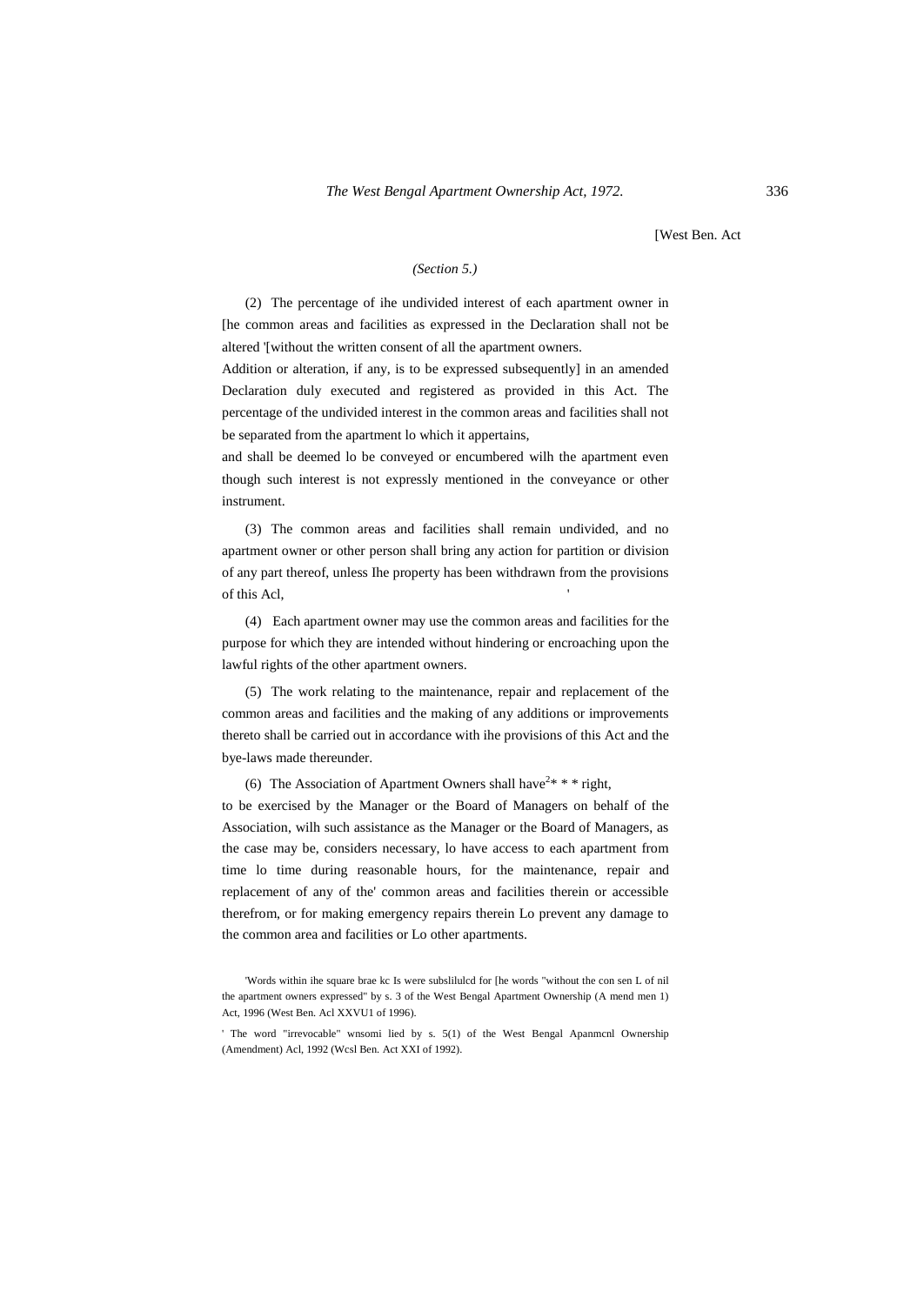### *The West Bengal Apartment Ownership Act, 1972.* 337 XVI of 1972.] *(Sections 6-9.)*

'(7) The Association of Apartment Owners shall, subject to any covenants, conditions or restrictions if any agreement, have Ihe right, lo be exercised by Ihe Manager or the Board of Managers on behalf of the Association wilh such assistance as the Manager or the Board of Managers, as the case may be, considers necessary, Lo transfer ownership, by sale or by lease for thirty years or more, of any buildings of apartment owned or deemed lo be owned as common areas and facilities by the Association and occupied by any tenant or any other person not being an owner:

Provided that no such transfer shall be made by the Association lo any person, other than an existing tenant or an occupier, not being an owner, without the consent of all Ihe apartment owners.

6. Each apartment owner shall comply strictly wilh the bye-laws and with the covenants, conditions and restrictions set forth in the Declaration. Failure to comply wilh any of the same shall be a ground for an action to recover damages or for other relief or reliefs at the instance of the Manager or ihe Board of Managers on behalf of the Association of Apartment Owners or, in a proper case, by an aggrieved apartment owner.

7. No apartment owner shall do any work which would be prejudicial to the soundness or safeLy of the property or would reduce the value thereof or impair any easement or hereditament <sup>2</sup>[or shall add any material structure or excavate any additional basement or cellar without first obtaining the consent, in writing, of all other apartment owners]

8. During the period Ihe property remains subject to this Acl, no encumbrance of any nature shall be created against ihe property. During such period an encumbrance may, however, be created only against each apartment and the percentage of undivided interest in the common areas and facilities appurtenant to such apartment, in ihe same manner as in relation to any other separate parcel of property subject lo individual ownership.

9. The common profits of the property shall be distributed among, and ihe common expenses shall be charged lo, the apartment owners according to the percentage of the undivided interest in the common areas and facilities.

'Sub-section (7) was inserted by s, 5(2) or Ihe West Bengal Apartment Ownership (Amendmem) Acl, 1992 (West Ben. Acl XXI of 1992).

<sup>1</sup>Words inserted by s. 2 of the West Bengal Apanmcnl Ownership (Amentimenl) Act. 1997 (West Ben. Acl \XXV1 of 1997).

'Words "or shall add any material structure or excavate any additional basement or ccllar" were omitted by s. 4 or ihe West Bengal Apartment Ownership (Amendmcnl) Acl. 1996 (Wcsl Ben. Acl XXVIII of 1996).

Compliance wilh bye- laws, covenants, clc.

Certain work prohibited.

Encumbrances against apartme nts.

Common profits and expenses.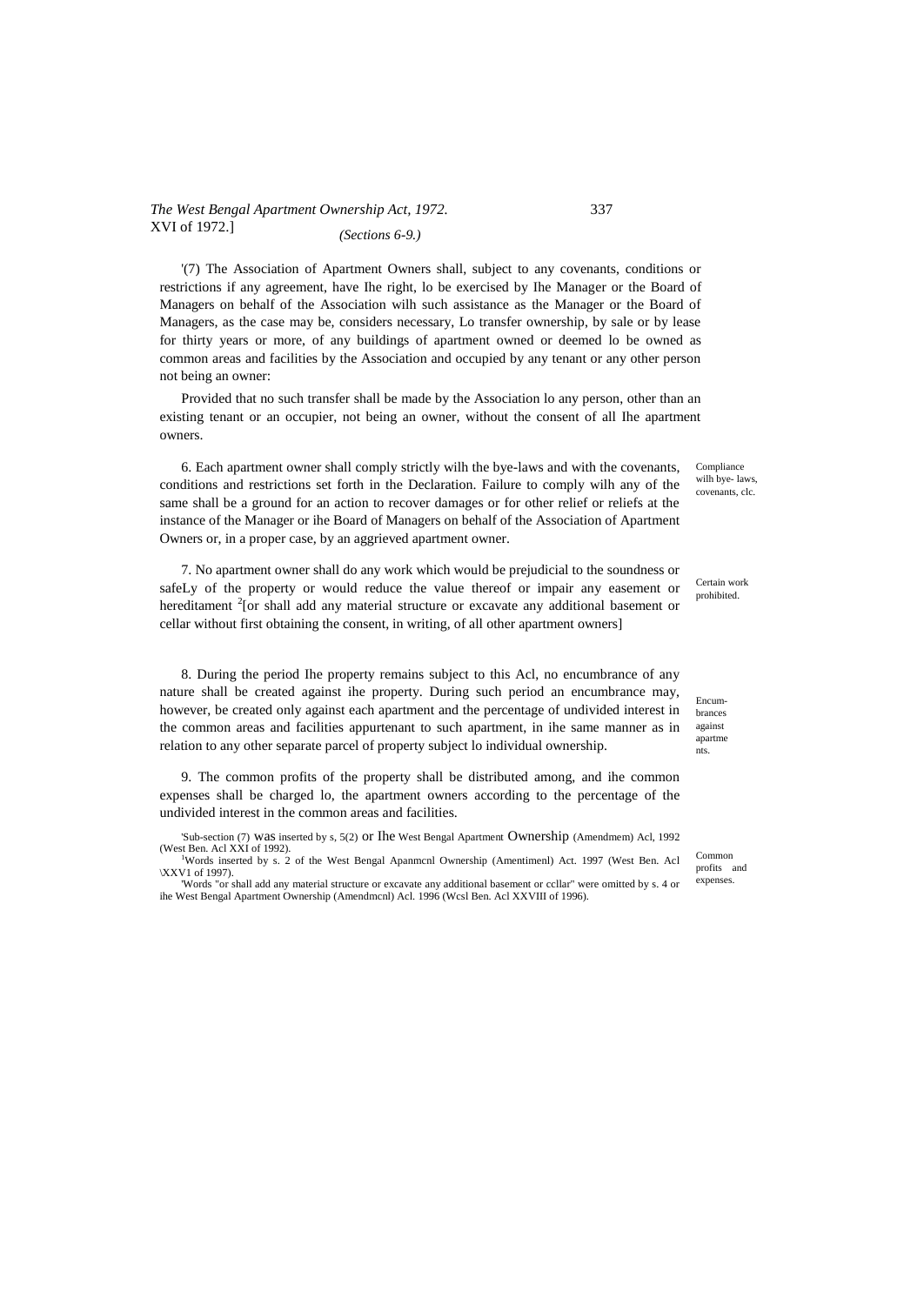' i [West Ben. Acl '

### *(Sections 10, 10A.)*

10. (1) The Declaration referred to in scction 2 shall be submitted in such form and in such manner as may be prescribed and shall contain ihc following particulars, namely:—■

(a) description of the properly;

property;

(b) nature of interest of the owner or owners in the

Contents of **Declaration** 

- (c) existing encumbrance, if any, affecting the property;
- (d) description of each apartment containing its location, '[actual built-up area,] number of rooms, immediate common area to which it has access, and any other data necessary for its proper identification;
- (e) description of the common areas and facilities;
- (f) description of the limited common areas and facilities, if any, stating to which apartments their use is reserved;
- (g) value of the property and of each apartment, and the percentage of undivided interest in the common areas and facilities appertaining lo each apartment and its owner

i

(h) such other particulars as may be prescribed.

(2) The Declaration referred lo in sub-seciion (1) may be amended under such circumstances and in such manner as may be prescribed.

 $310A$ . (1) Any Declaration referred to in section 2 or any amendment thereto or any instrument referred to in sub-section (3) of section 4, shall, in the first instance, be submitted, in duplicate, within fifteen days from the date of its execution, lo ihe competent authority along with copies of site plans, building plans and relevant title deeds.

> (2) On receipt of a Declaration or an amendment thereto or an dealt with by instrument referred to in sub-section  $(1)$ , the competent authority shall,— him (a)  $\int$ [after issuing notice lo the parlies concerned and

after

A Declaration or an instrument to be submitted before ihe competen t authority and lo be

holding such inquiry,] if any, as it may consider necessary for the purpose, examine the Declaration, the amendment or ihe instrument as ihe case may be, to ascertain whether—

(i) the property concerned comes within the

purview of this Act. and

(ii) the Declaration, the amendment or the instrument is in order, .

'Words within the square brackels were substituted Tor Ihe words "approximate area," by s. 5(1) of the West Bengal Aparlmenl Ownership (Amendment) Act. 1996 (West Ben. Act XXVIII of 1996).

'Words "for all purposes, including voting" were omitted by s. 5(2). *ibid.*

•'Section 10A was inserted by s. 7 of the Wesi Bengal Apartment Ownership (Amendment) Act, *1914* (West Ben, Act XL or 1974).

'Words within Ihe square brackets were substituted far the wurds "after holding such inquiry" by s. 6(l)(a) of the Wcsl Bengal Apartment Ownership {Amendment) Acl. 1992 (Wcsl Ben. Acl XXI of 1992).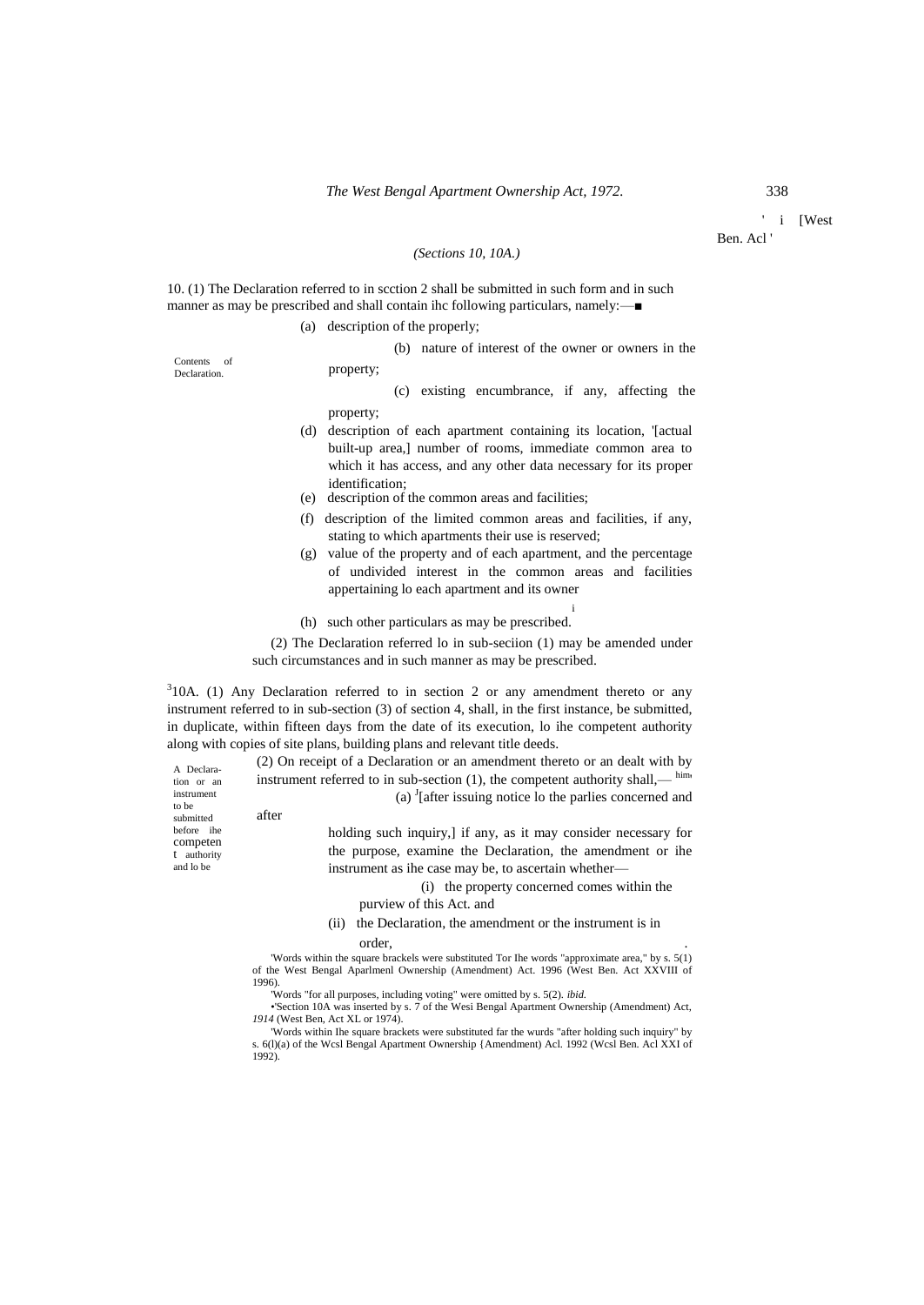### *The West Bengal Apartment Ownership Act, 1972.* 339 XVI of 1972.]

### *(Sections 10B, U.)*

- (b) by an order in writing giving reasons therefor accept or reject ihe Declaration, Ihe amendment or ihe instrument, and
- (c) in case of acceptance, immediately return the Declaration, ihe amendment or the instrument along with all the enclosures lo the owner or owners, as ihe case may be, for rcgistraiion, within fifteen days of the dale of return,
- <sup>1</sup>(d) in case of rejection, forthwith communicate the order of rejection to the owner or owners.

 $3(3)$  Any person aggrieved by an order of rejection under sub-section (2) may appeal to such appellate authority as the State Government may, by notification in the *Official Gazette,* appoint, provided that such appeal shall be made within Ihiny days from the date of such order or within such further period as ihe appellate authority may allow on sufficient grounds being shown in this behalf. The order of the appellate authority on any such appeal shall be final and shall not be called in question in any court of law.

(4) Any order referred lo in clause (b) of sub-section (2) or in subsection (3) shall not be called into question in any court of law.

JIOB. Notwithstanding anything in this Act, ihe State Government may, on its own, call for and examine the records of any proceeding before the Competent Authority or the apellate authority within thirty days from the date of any order made by such Competent Authority or appellate authority, as the case may be, in such proceeding, and make such order thereon as it may think fit.

Power lo call Tor records r' $\lambda$ 

11. (I) All the apartment owners may <sup>J</sup>[wiih the prior permission of the State Government,] withdraw a properly from ihe provisions of this Act by an instrument executed lo lhat effect.

Withdrawal from the provisions or

Ihe Acl. (2) Upon the property being withdrawn from the provisions of this Act, it shall be deemd to be owned in common by the apartment owners and the share of each such owner in the property shall be the percentage of undivided interest previously owned by such owner in the common areas and facilities.

(3) Any encumbrance affecling any of ihe apartments shall be deemed lobe transferred in accordance wilh ihe existing priority to the percentage of the undivided inierest of the apartment owner in the property as provided herein,

'Clause td) w,is inserted by s. 6(l)(b) of ihe Wesl Bengal Aparlmenl Ownership (Amendment) Acl. 1992 (Wesl Ben. Acl XXI or 1992),

: Sub-seelion (3) was subslilulcd by s. 6(2), *ibid.* 3 Seclion JOB was inserted by s, 7, *ibid.* 'Words inserted by s. B, *ibid.*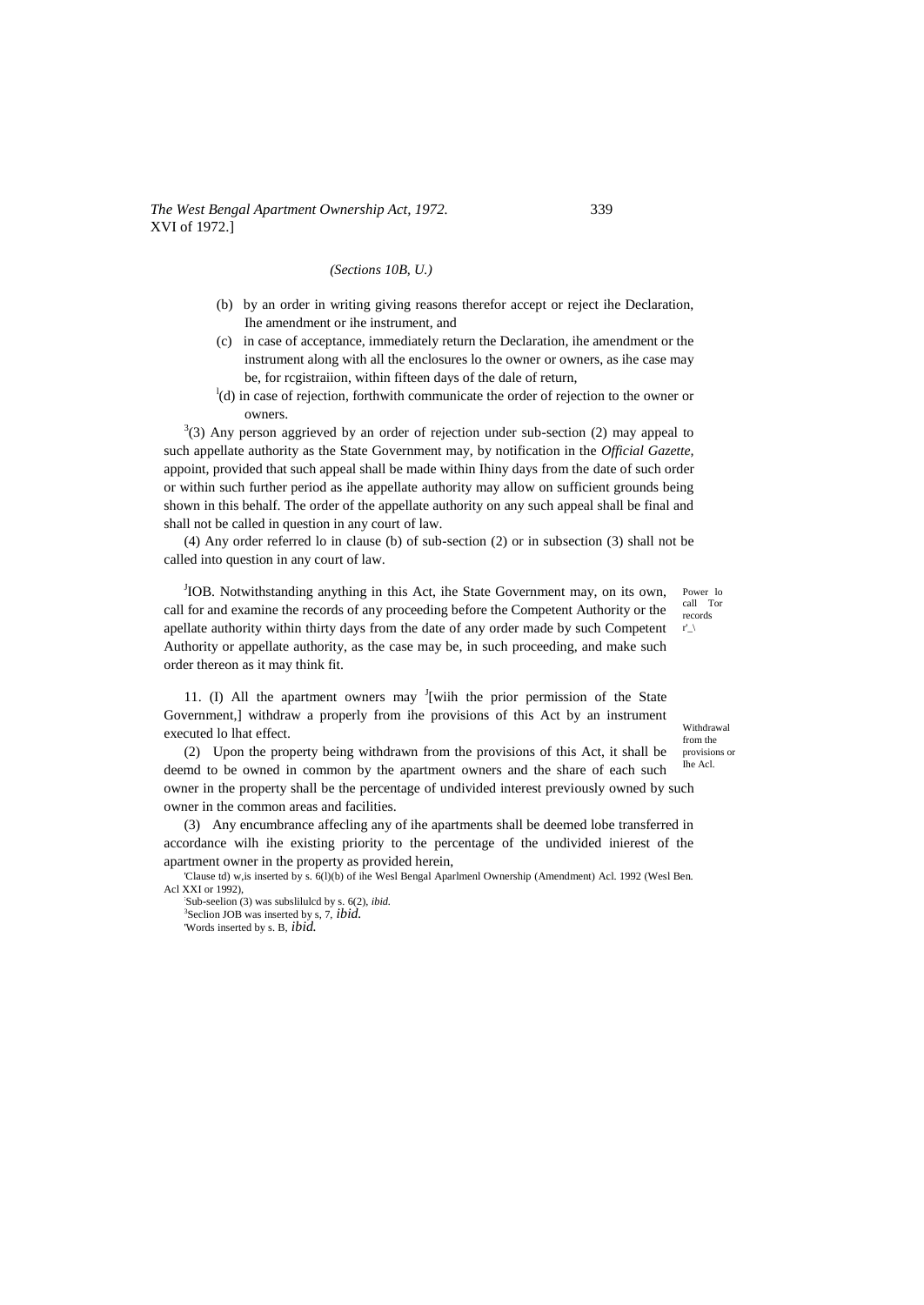### *(Sections 12, 13.)*

Instruments of Declaration etc. compulsorily registrable.

12. (I) All instruments relating **I**d the Declaration or any amendment thereto referred to in section 10 or the withdrawal of a property from the provisions of this Acl referred lo in section 11 '[or the instrument referred to in sub-section (3) of section 4] shall be deemed lo be instalments compulsorily registrable within ihe meaning of clausc (b) of sub-scction (1) of secLion 17 of the Registration

## Acl, 1908.

(2) The withdrawal provided for in section 11 shall in no way bar the subsequent resubmission of the properly to the provisions of this Act.

Bye-laws. 13, (l) Every property shall be administered in accordance with

such bye-laws as may be framed by the Competent Authority with the prior approval of the Slate Government.

(2) The bye-laws shall provide for the following amongst other mailers, namely:—

- (a) the manner in which the Association of Apartment Owners is to be formed, the election of a Board of Managers from among the apartment owners, the number of persons constituting the Board, the number of members of such Board lo retire annually, ihe powers and duties of the Board; the honorarium, if any, of the members of the Board; the method of removal from office of members of the Board; the powers of the Board to engage the services of a Secretary or Manager, delegation of powers and duties to such Secretary or Manager;
- (b) method of calling meetings of the apartment owners and the number to constitute a quorum;
- (c) election of a President who shall preside over the meetings of the Board and of the Association of Apartment Owners;
- (d) maintenance, repair and replacement of the common areas and facilities and payments therefor;
- (e) manner of collecting share of the common expenses from the apartment owners;
- (f) any other matter considered to be necessary for the administration of the property.

■Words, figures and brackets were Inserted by s. H of the Wiist Bengal Ap^nment Ownership (Amcndmcnl) Acl. 1974 (West Ben, Acl XL of 1974).

1 6 o f ] 9 0 8 .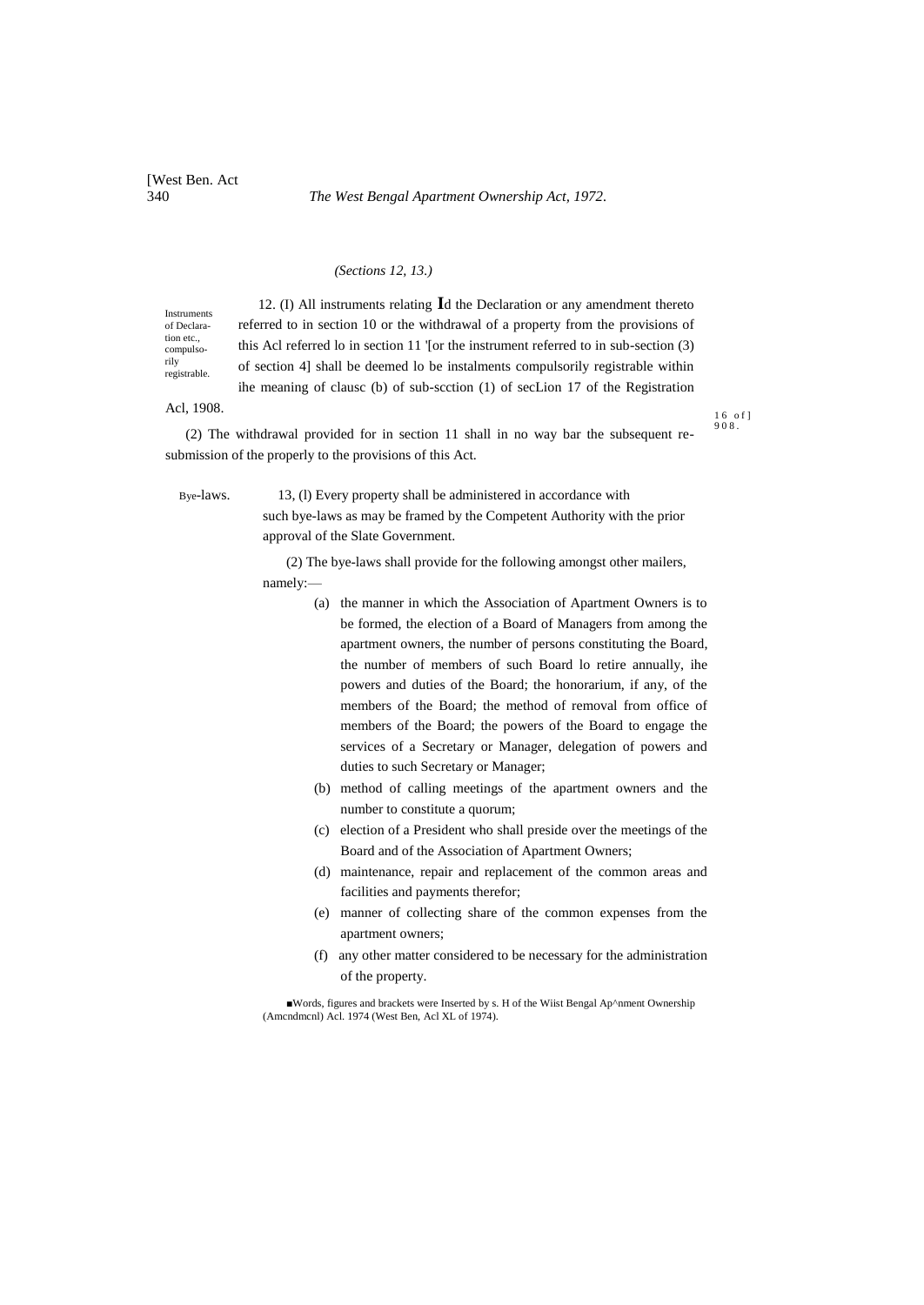### *(Sections 14-16 and 16A.)*

'14. Notwithstanding anything lo the contrary in any oLher law for the time being in force, each apartment (of a properly including its percentage of undivided interest in Lhc common areas and facilities thereof) ihe owner of which does nol own any olher apartment in such property, shall be deemed lo be a separate unii for the purpose or assessment of municipal rates and taxes.

15. All sums assessed by the Association of Apartment Owners for the share of the common expenses chargcable to any apartment shall constitute a charge on such apartment prior to all other charges, except charge, if any, on the apartment for payment of municipal rates and taxes.

16. Upon ihe sate of an apartment, the purchaser or Ihe apartment shall be jointly and severally liable with the vendor for all unpaid assessment against the latter for his share of the common expenses up to the time of the sale.

H6A. (1) If the owner of any apartment subject lo the provisions of this Act, contravenes—

any of the provisions of section 7 or section 8,

any bye-law that may be framed by the Competent Authority, or

(a) (b) (c) any covenant,  $\epsilon_0$  condition or restriction set forth in the Declaration lo which he is subject or a  $\alpha$  party, '[or if such owner stands in the way of submitting the property lo ihe provisions of this Act and does not furnish the particulars or documents as required for  $\epsilon$  execution of Declaration in accordance with Ihe provisions of section 10A and the rules made under this Act, he shall,] at the instance of the Manager or the Board of Managers on behalf of (he Association of tlie Apanment Owners, an aggrieved apartment owner or, in a proper case, the Competent Authority, on conviction before a Magistrate, be liable lo a fine which may extend lo rupees one thousand or to a term of imprisonment which may extend to six months or to both, and in case of continuing contravention, lo additional fine which may exlend to rupees fifty for everyday during which such contravention continues after conviction for the first such contravention.

'Seelion 14 was suhslituled Tor original scclion by s. 9 of lhc Wesl Bengal Apanmcnl Ownership (Amendment) Acl. 197-1 (West Ben. Act XL of 1974).

: Scc(ion I6A wis inserted by s. 10, *ibid.*

<sup>1</sup> Words wilhin ihii square brackcls were subslilulcd for the words "he shall," by 5. 6 or Ihe Wesl tkngal Apanmcnl Ownership (Amendment) Acl, 1936 (Wesl Ben. Act XXV1I1 of 1996).

Scpiraic asstrsMTiC TiL

Charge for property of common expenses.

Liability for unpaid common expenses.

Penally,